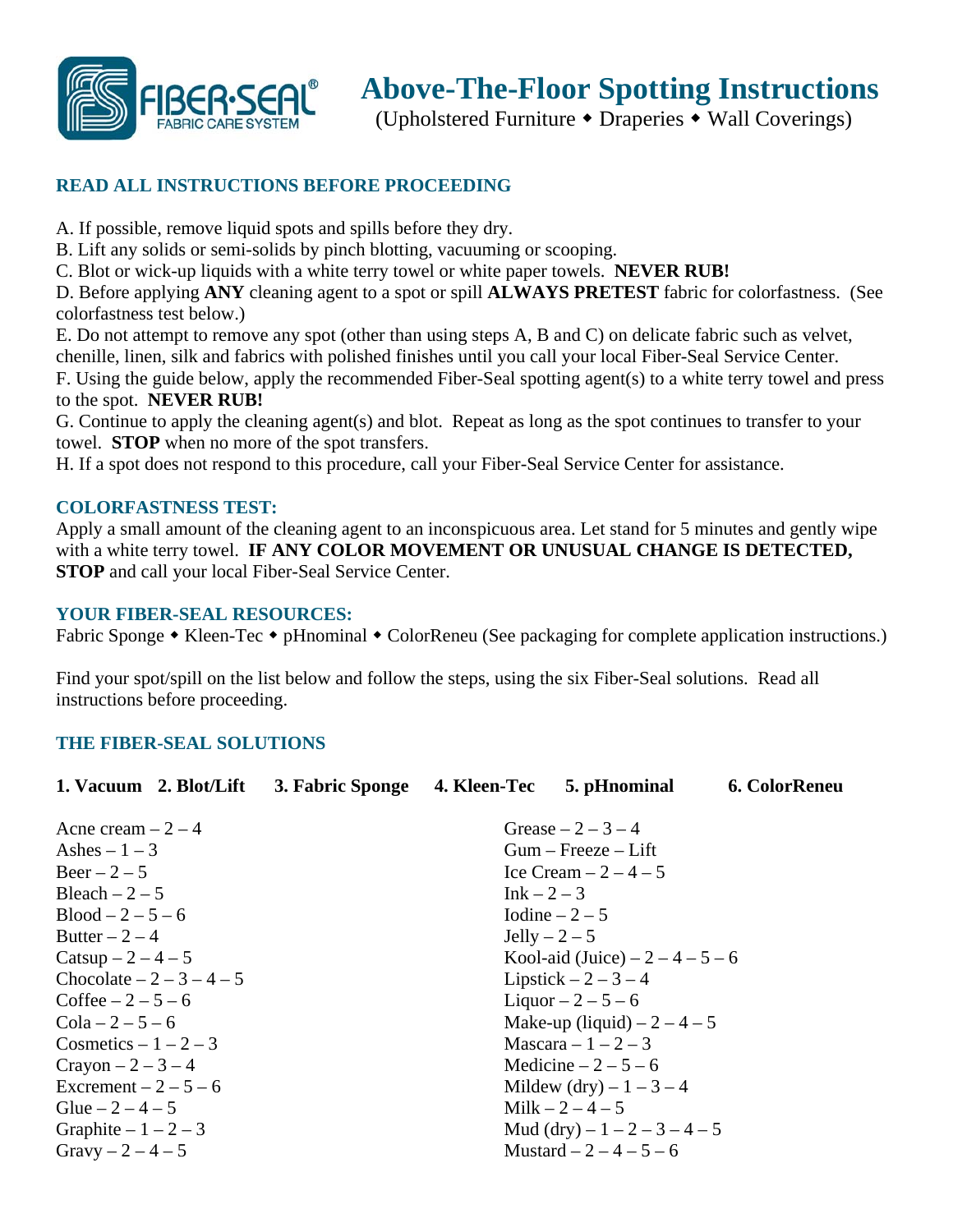Nail Polish –  $2 - 3 - 4$ Newsprint –  $3 - 4$ Paint (Latex) –  $2 - 5$ Paint (Oil) or (Dry Latex)  $-2 - 4 - 5$ Plant Food  $-2-5$ Plaster (Dry) –  $1-2-3$ Play-doh –  $1 - 2 - 3 - 4 - 5 - 6$ Pollen –  $1 - 3$ Salad Dressing  $-2 - 4$ Sauces –  $2 - 4 - 5 - 6$ Shoe Polish  $-2-3-4$ Soft Drink  $-2-5-6$ Soot –  $1-3$ Syrup  $-2-5$  $Tar - 2 - 3 - 4$ Tile Cleaner  $-2-5$ Toner (Powder) –  $1 - 3$ Toothpaste –  $2-5$ Unknown Stains  $-1 - 2 - 3 - 4 - 5 - 6$ Urine  $-2 - 5 - 6$ Varnish –  $2 - 4$ Vomit –  $2 - 5 - 6$ Wax – Freeze – Lift Wine  $-2 - 5 - 6$ 

**If the procedure is not working, call your local Fiber-Seal Service Center immediately.**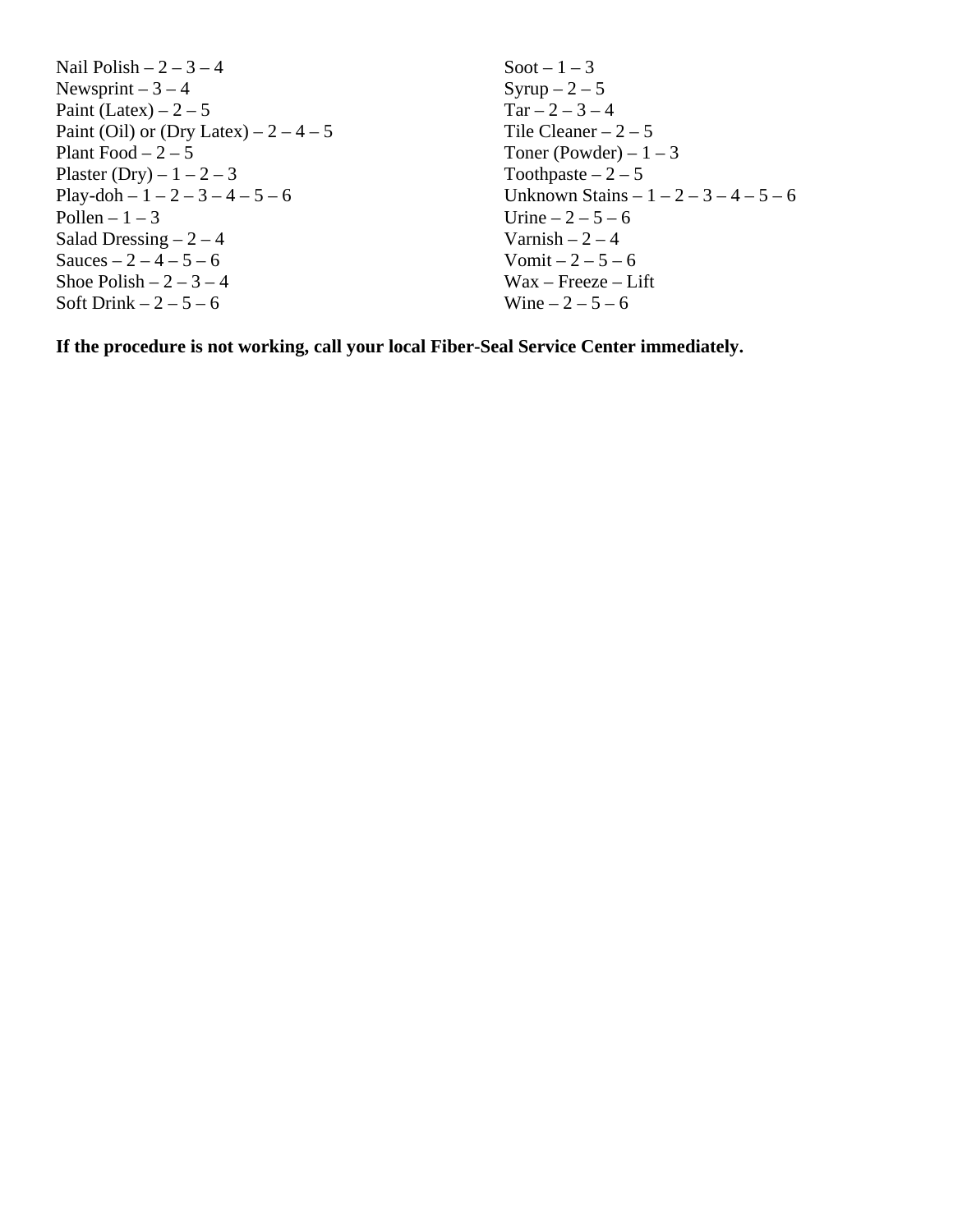

# **Floor Covering Spotting Instructions**

(Carpet  $\bullet$  Dhurries  $\bullet$  Kilims  $\bullet$  Orientals  $\bullet$  Area Rugs)

## **READ ALL INSTRUCTIONS BEFORE PROCEEDING**

A. If possible, remove liquid spots and spills before they dry.

B. Lift any solids or semi-solids by pinch blotting, vacuuming or scooping.

C. Blot or wick-up liquids with a white terry towel or white paper towels. **NEVER RUB!**

D. Before applying **ANY** cleaning agent to a spot or spill **ALWAYS PRETEST** fabric for colorfastness. (See colorfastness test below.)

E. Do not attempt to remove any spot (other than using steps A, B and C) on delicate floor coverings such as silk and rayon Orientals, sisal and rugs containing vegetable dyes until you call your local Fiber-Seal Service Center.

F. Using the guide below, apply the recommended Fiber-Seal spotting agent(s) to the floor covering and blot with a white terry towel. **NEVER RUB!** 

G. Continue to apply the cleaning agent(s) and blot. Repeat as long as the spot continues to transfer to your towel. **STOP** when no more of the spot transfers.

H. If a spot does not respond to this procedure, call your Fiber-Seal Service Center for assistance.

### **COLORFASTNESS TEST:**

Apply a small amount of the cleaning agent to an inconspicuous area. Let stand for 5 minutes and gently wipe with a white terry towel. **IF ANY COLOR MOVEMENT OR UNUSUAL CHANGE IS DETECTED, STOP** and call your local Fiber-Seal Service Center.

### **YOUR FIBER-SEAL RESOURCES:**

Fabric Sponge • Kleen-Tec • pHnominal • ColorReneu (See packaging for complete application instructions.)

Find your spot/spill on the list below and follow the steps, using the six Fiber-Seal Solutions. Read all instructions before proceeding.

### **THE FIBER-SEAL SOLUTIONS**

| 3. Fabric Sponge      | 4. Kleen-Tec | 5. pHnominal | 6. ColorReneu                                                                                                                                                                                                                                                                                                                                                    |  |
|-----------------------|--------------|--------------|------------------------------------------------------------------------------------------------------------------------------------------------------------------------------------------------------------------------------------------------------------------------------------------------------------------------------------------------------------------|--|
| Acne cream $-2-4$     |              |              |                                                                                                                                                                                                                                                                                                                                                                  |  |
|                       |              |              |                                                                                                                                                                                                                                                                                                                                                                  |  |
| Ashes $-1-3$          |              |              |                                                                                                                                                                                                                                                                                                                                                                  |  |
| $\text{Beer} - 2 - 5$ |              |              |                                                                                                                                                                                                                                                                                                                                                                  |  |
|                       | $Ink-2$      |              |                                                                                                                                                                                                                                                                                                                                                                  |  |
|                       |              |              |                                                                                                                                                                                                                                                                                                                                                                  |  |
|                       |              |              |                                                                                                                                                                                                                                                                                                                                                                  |  |
|                       |              |              |                                                                                                                                                                                                                                                                                                                                                                  |  |
|                       |              |              |                                                                                                                                                                                                                                                                                                                                                                  |  |
|                       |              |              |                                                                                                                                                                                                                                                                                                                                                                  |  |
|                       |              |              |                                                                                                                                                                                                                                                                                                                                                                  |  |
|                       |              |              |                                                                                                                                                                                                                                                                                                                                                                  |  |
|                       |              |              |                                                                                                                                                                                                                                                                                                                                                                  |  |
|                       |              |              |                                                                                                                                                                                                                                                                                                                                                                  |  |
|                       |              |              |                                                                                                                                                                                                                                                                                                                                                                  |  |
|                       |              |              |                                                                                                                                                                                                                                                                                                                                                                  |  |
|                       |              |              |                                                                                                                                                                                                                                                                                                                                                                  |  |
|                       |              |              | Grease $-2-4-5$<br>$Gum - Freeze - Lift$<br>Ice Cream $-2 - 4 - 5 - 6$<br>Iodine $-2 - 5 - 6$<br>Jelly $-2-5$<br>Kool-aid (Juice) $-2-5-6$<br>Lipstick $-2-4$<br>Liquor $-2 - 5 - 6$<br>Make-up (liquid) $-2-4-5$<br>Mascara $-1-2-4$<br>Medicine $-2 - 5 - 6$<br>Mildew (dry) $-1-4$<br>Milk $-2 - 4 - 5$<br>Mud (dry) $-1 - 4 - 5$<br>Mustard $-2 - 4 - 5 - 6$ |  |